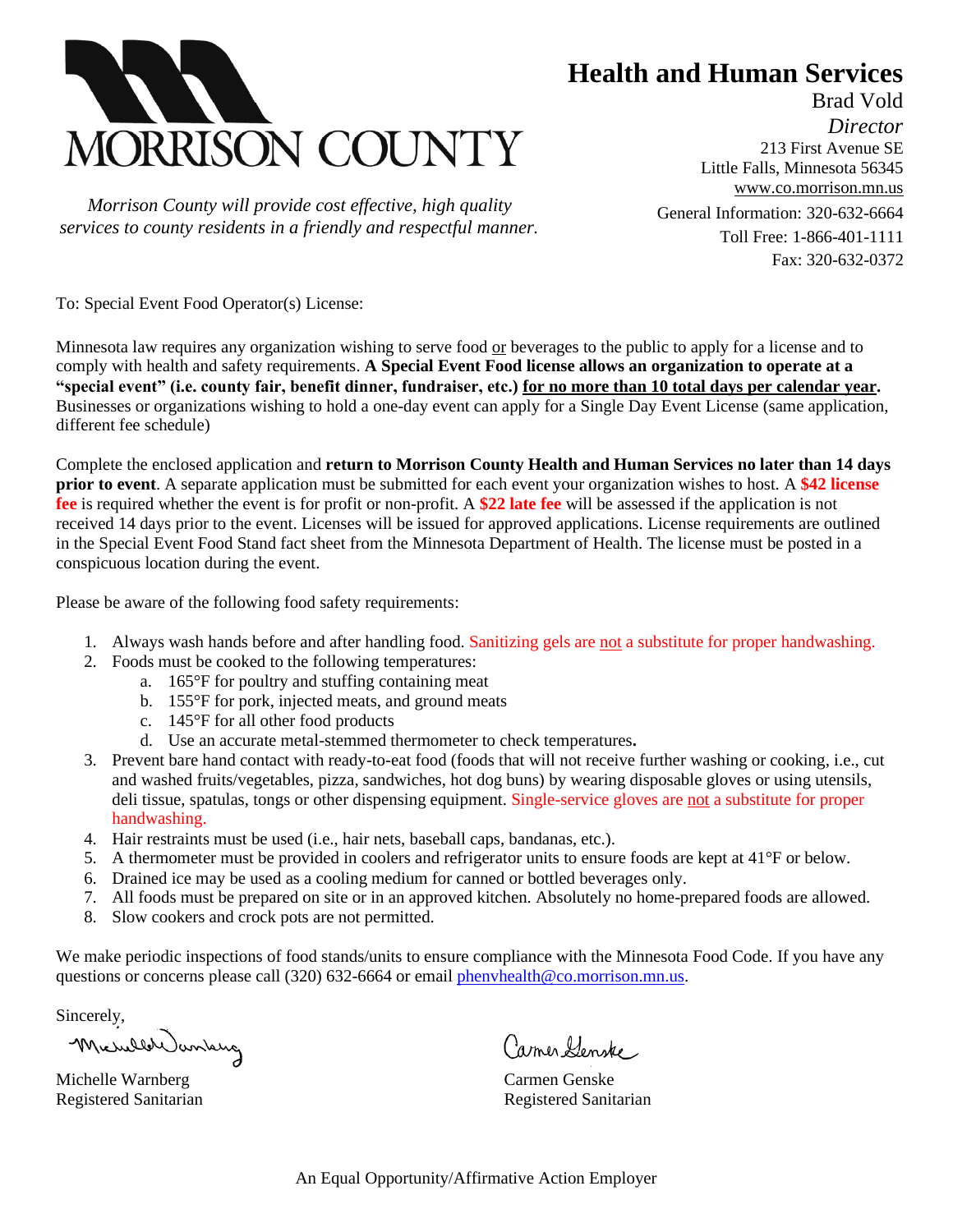# **Morrison County Health and Human Services**

**213 1st Avenue SE, Little Falls MN 56345 866-401-1111 or (320) 632-6664, [www.co.morrison.mn.us](http://www.co.morrison.mn.us/) [phenvhealth@co.morrison.mn.us](mailto:phenvhealth@co.morrison.mn.us)**

### **APPLICATION FOR A SPECIAL EVENT FOOD LICENSE**

A SPECIAL EVENT FOOD LICENSE IS A FOOD AND BEVERAGE SERVICE WHICH IS USED IN CONJUNCTION WITH CELEBRATIONS AND SPECIAL EVENTS, AND WHICH OPERATES FOR NO MORE THAN TEN (10) DAYS ANNUALLY. MN STATUES 2014, SECTION 157.15, SUBDIVISON 14.

A ONE DAY SPECIAL EVENT FOOD LICENSE IS A FOOD AND BEVERAGE SERVICE WHICH IS USED IN CONJUNCTION WITH CUSTOMER APPRECIATION OR ONE DAY SPECIAL EVENTS

## **APPLICANT INFORMATION:**

| Name:<br>Title:                                                                                                                                                                                                                      |           |
|--------------------------------------------------------------------------------------------------------------------------------------------------------------------------------------------------------------------------------------|-----------|
| (Individual, business, or group operating stand)                                                                                                                                                                                     |           |
| Mailing address:                                                                                                                                                                                                                     |           |
| (Street/PO Box, City, State Zip)                                                                                                                                                                                                     |           |
| Telephone: H: $\qquad \qquad W:$                                                                                                                                                                                                     |           |
| E-mail address: <u>contract the contract of the contract of the contract of the contract of the contract of the contract of the contract of the contract of the contract of the contract of the contract of the contract of the </u> |           |
| <b>EVENT INFORMATION:</b>                                                                                                                                                                                                            |           |
| For each additional event, complete the supplement page and submit with this application.                                                                                                                                            |           |
| Name of event:                                                                                                                                                                                                                       |           |
| Event location:                                                                                                                                                                                                                      |           |
| (Street address, City)                                                                                                                                                                                                               |           |
| Location where food is prepared:                                                                                                                                                                                                     |           |
| (On site, or name and address of permanent facility with an approved kitchen)                                                                                                                                                        |           |
| Person in charge of food preparation:                                                                                                                                                                                                |           |
| $Date(s)$ of event:                                                                                                                                                                                                                  |           |
| Time(s) of stand operation: Begin: a.m.<br>(Duration of time food stand will be staffed)                                                                                                                                             | End: p.m. |
| $Time(s)$ of food service: Begin: a.m.<br>the control of the control of the control of<br>(Duration of time food will be served to the public)                                                                                       | End: p.m. |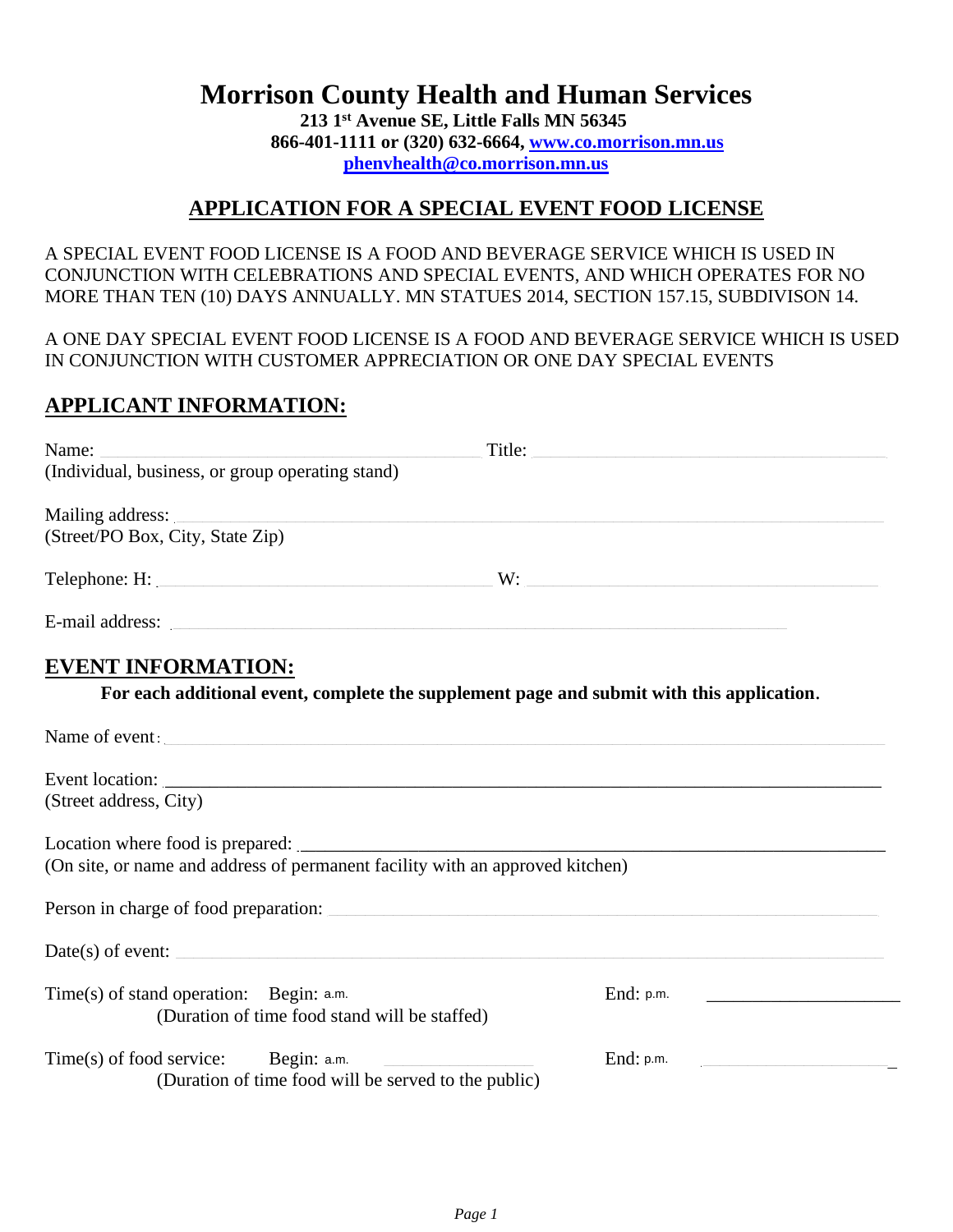#### **Complete the following information. Select one option from each category:**

## 1. **HANDWASHING FACILITIES**:

#### **Handwashing facilities are required within the food service site. Select one of the following methods:**

- $\bigcirc$  Permanent handwashing sink
- $\bigcirc$  Temporary handwashing station\*
- Portable handwashing station (per enclosed guidelines) \*

## **2. DISHWASHING FACILITIES:**

#### **Dishwashing facilities are required within the food service site. Select one of the following methods:**

- $\bigcirc$  Permanent three-compartment sink
- Temporary dishwashing station (per enclosed guidelines) \*

#### **\*If permanent handwashing and dishwashing facilities are not provided within the food service site, the menu shall be restricted to the following items:**

- i. beverages served in their original container, or bulk beverages served from a dispenser;
- ii. pre-packaged non-potentially hazardous foods;
- iii. pre-packaged potentially hazardous foods\*\* cooked or prepared to order, or pre-cut/pre-washed foods that have been obtained from a licensed food establishment.

#### **\*\*Potentially hazardous foods (PHFs) include:**

- i. raw or heat-treated foods from an animal origin (i.e. eggs, milk, meat, poultry);
- ii. heat-treated foods from a plant origin (i.e. cooked rice, cooked potatoes, cooked noodles);
- iii. raw seed sprouts;
- iv. cut melons (watermelon, cantaloupe, honeydew);
- v. garlic and oil mixtures.

## **3. WATER SOURCE:**

 $\Box$  Municipal (city water)  $\Box$  Private well

## **4. LIQUID/SOLID WASTE DISPOSAL:**

- $\Box$  Municipal
- $\Box$  Private septic system
- Self-contained, mobile unit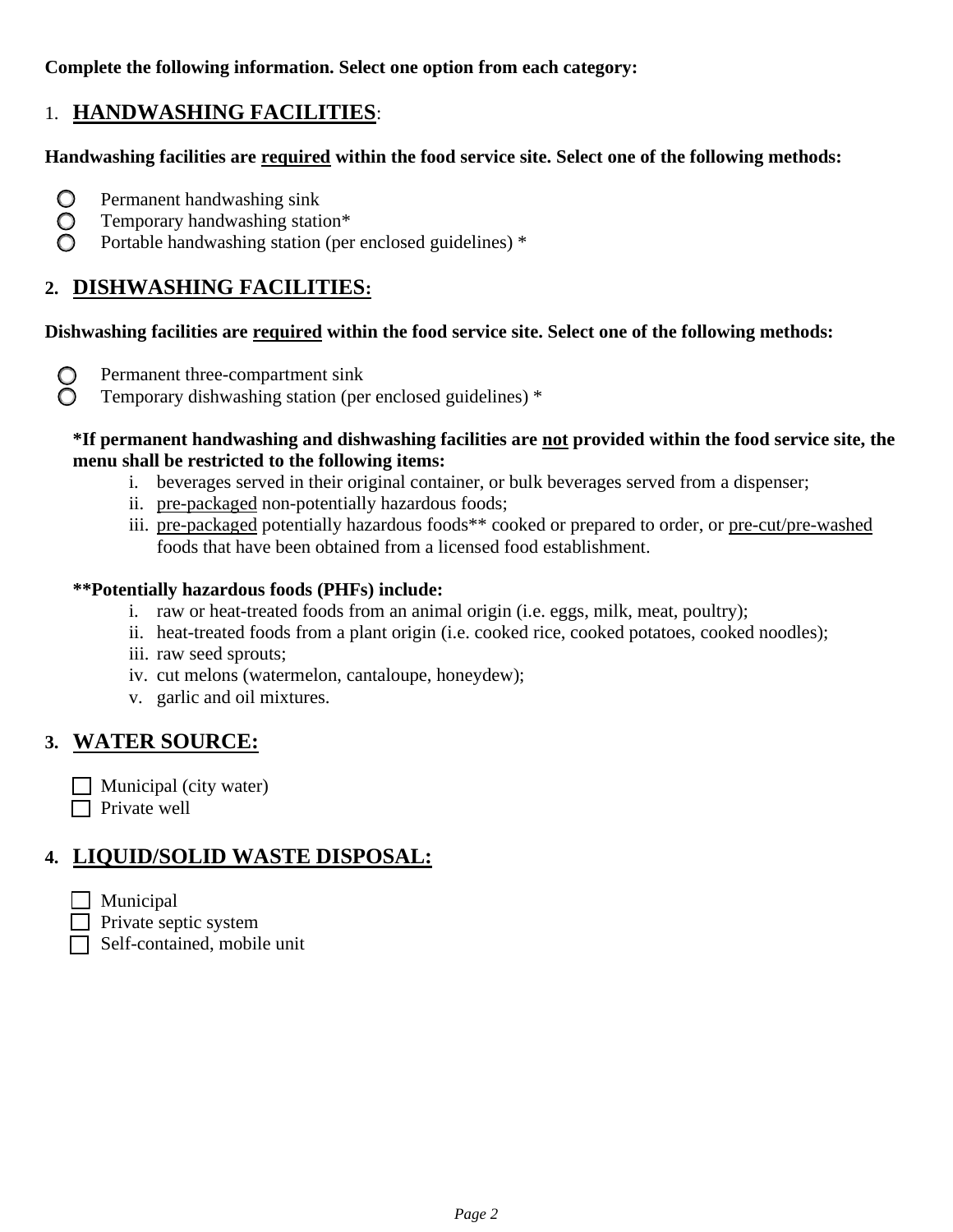## 5. **MENU:**

THE REGULATORY AUTHORITY MAY RESTRICT THE TYPE OF FOOD SERVED OR THE METHOD OF FOOD PREPARATION BASED ON EQUIPMENT LIMITATIONS, THE UNAVAILABILITY OF A PERMANENT ESTABLISHMENT FOR UTENSIL AND WAREWASHING, ADVERSE CLIMATIC CONDITIONS, OR ANY OTHER CONDITION THAT POSES A HAZARD TO PUBLIC HEALTH. (MN RULES 4626.1855, SUBPART R).

**List all menu items that will be served, the approved source where menu items will be purchased from (grocery store, deli, commercial distributor, etc.), the food storage method used to keep cold foods at or below 41°F (mechanical refrigeration\* or freezer, dry ice, cooler, etc.), all food preparation equipment (gas grill, oven range, etc.), and all food holding equipment used to keep hot foods at or above 140°F.**

| Menu item | Source | Storage* | Preparation<br>equipment | Holding<br>equipment |
|-----------|--------|----------|--------------------------|----------------------|
| 1.        |        |          |                          |                      |
| 2.        |        |          |                          |                      |
| 3.        |        |          |                          |                      |
| 4.        |        |          |                          |                      |
| 5.        |        |          |                          |                      |
| 6.        |        |          |                          |                      |
| 7.        |        |          |                          |                      |
| 8.        |        |          |                          |                      |

**\*Mechanical refrigeration is required for storing potentially hazardous foods held for four (4) hours or longer.**

#### **THIS APPLICATION IS APPROVED ONLY FOR OPERATION AS SPECIFIED ABOVE. ADDITIONAL APPROVAL IS REQUIRED FOR ANY CHANGES.**